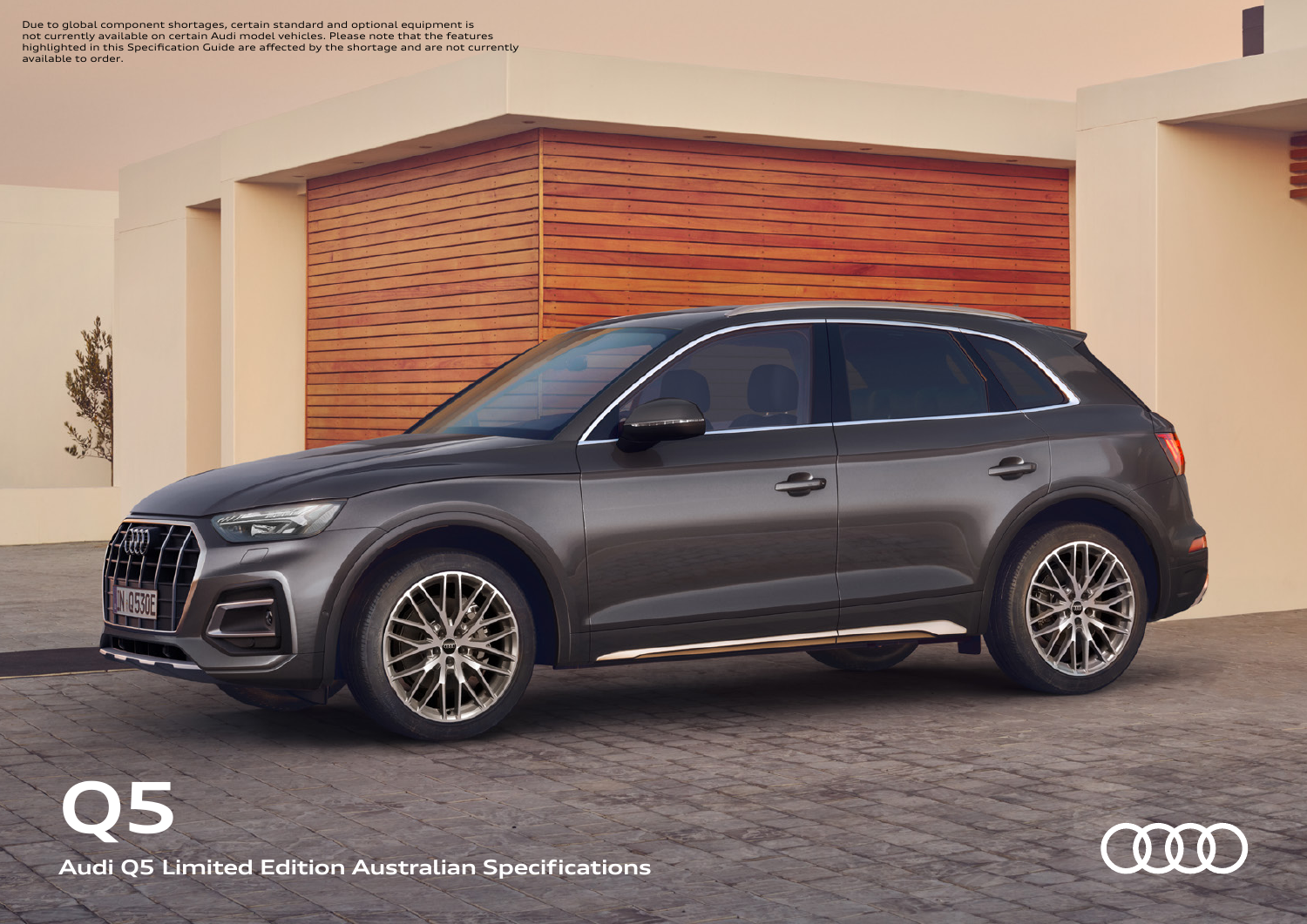|                                                           | <b>35 TDI</b><br><b>Limited Edition</b>                                                        | 40 TDI quattro Sport<br>Limited                                                                | <b>45 TFSI quattro Sport</b><br>Limited                                                          |
|-----------------------------------------------------------|------------------------------------------------------------------------------------------------|------------------------------------------------------------------------------------------------|--------------------------------------------------------------------------------------------------|
| <b>Technical data</b>                                     |                                                                                                |                                                                                                |                                                                                                  |
| Engine type                                               | 4-cylinder inline diesel engine with<br>turbocharging and 12V Mild Hybrid<br>technology (MHEV) | 4-cylinder inline diesel engine with<br>turbocharging and 12V Mild Hybrid<br>technology (MHEV) | 4 cylinder petrol with fuel injection,<br>turbocharging and 12V Mild Hybrid<br>technology (MHEV) |
| Capacity (cc)                                             | 1,968                                                                                          | 1,968                                                                                          | 1,984                                                                                            |
| Power (kW/rpm)                                            | $120/3,250 - 4,200$                                                                            | 150 / 3,800 - 4,200                                                                            | 183 / 5,000 - 6,500                                                                              |
| Torque (Nm/rpm)                                           | 370 / 1,500 - 3,000                                                                            | $400 / 1,750 - 3,250$                                                                          | $370 / 1,600 - 4,300$                                                                            |
| Driveline                                                 | Front wheel drive                                                                              | quattro with ultra technology                                                                  | quattro with ultra technology                                                                    |
| Transmission                                              | 7-speed S tronic                                                                               | 7-speed S tronic                                                                               | 7-speed S tronic                                                                                 |
| Start-Stop system                                         |                                                                                                |                                                                                                |                                                                                                  |
| Acceleration (sec) 0-100km/h                              | 9.0                                                                                            | 7.6                                                                                            | 6.3                                                                                              |
| Top speed in km/h                                         | 213                                                                                            | 222                                                                                            | 237                                                                                              |
| Unladen weight in kg <sup>1</sup>                         | 1,815                                                                                          | 1,880                                                                                          | 1,825                                                                                            |
| Maximum towing weight (braked) in kg                      | 2,000                                                                                          | 2,000                                                                                          | 2,000                                                                                            |
| Maximum ball weight in kg                                 | 200                                                                                            | 200                                                                                            | 200                                                                                              |
| Fuel consumption (combined)                               |                                                                                                |                                                                                                |                                                                                                  |
| $\blacktriangleright$ Litres per 100 km <sup>#4</sup>     | $4.8^{\circ}$                                                                                  | $5.4^{\circ}$                                                                                  | $8.0^{\circ}$                                                                                    |
| ▶ $CO2$ emissions grams per km <sup>-<math>#</math></sup> | $125^{\circ}$                                                                                  | 143 <sup>4</sup>                                                                               | 182                                                                                              |

 $\bullet$  = Standard |  $\Box$  = Optional equipment | - = Not available | NCO = No cost option

<sup>∆</sup> Figures are calculated on the basis of 19 inch wheels.

~ Figures are calculated on the basis of 20 inch wheels

Fuel consumption, CO2 data, energy consumption and range figures (as applicable to the vehicle in question) are derived from laboratory testing in accordance with 81/02. Factors including but not limited to driving style,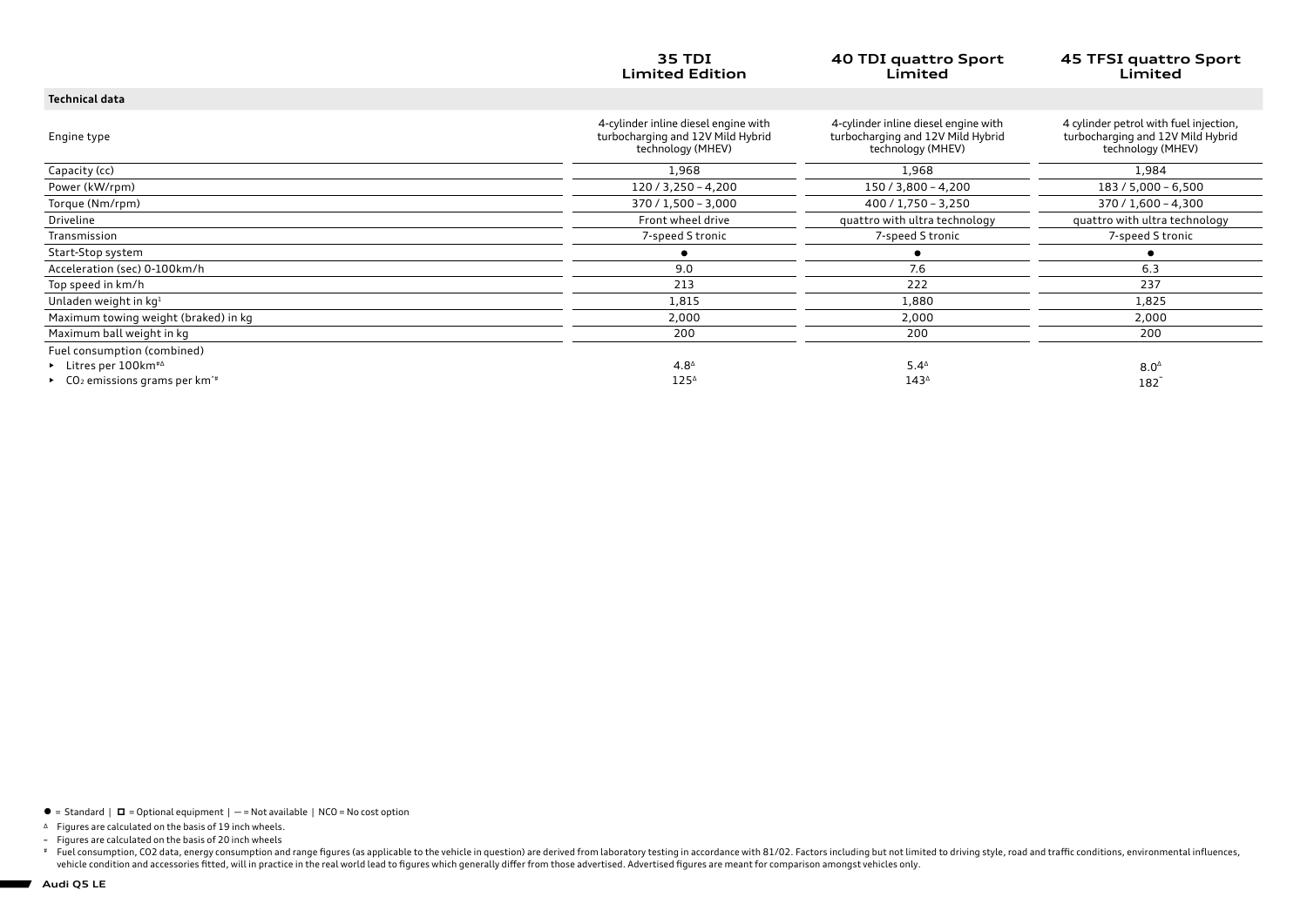| <b>Packages</b>                                                                                                                                                                                                                                                                                                                                                                                                                                                                                                                                                                    | Option<br>Code  | 35 TDI<br><b>Limited Edition</b>  | 40 TDI quattro<br><b>Sport Limited</b> | 45 TFSI quattro<br><b>Sport Limited</b> |
|------------------------------------------------------------------------------------------------------------------------------------------------------------------------------------------------------------------------------------------------------------------------------------------------------------------------------------------------------------------------------------------------------------------------------------------------------------------------------------------------------------------------------------------------------------------------------------|-----------------|-----------------------------------|----------------------------------------|-----------------------------------------|
| Assistance package                                                                                                                                                                                                                                                                                                                                                                                                                                                                                                                                                                 |                 |                                   |                                        |                                         |
| Adaptive cruise control with Stop & Go, distance indicator, traffic jam assist and speed limiter <sup>2</sup><br>Park assist - searches for suitable bay and kerb-side parking spaces, and helps to steer the vehicle into the space <sup>2</sup><br>Exterior mirrors; heated, folding and auto dimming with kerb-side function on the passenger side - includes heated windscreen washer jets<br>360 degree cameras - 4 wide-angle cameras cover the entire area immediately around the vehicle, providing a range of different views for<br>even easier manoeuvring <sup>2</sup> | WA <sub>2</sub> | о                                 |                                        |                                         |
| Safety                                                                                                                                                                                                                                                                                                                                                                                                                                                                                                                                                                             |                 |                                   |                                        |                                         |
| Active bonnet                                                                                                                                                                                                                                                                                                                                                                                                                                                                                                                                                                      |                 |                                   |                                        |                                         |
| Airbags (eight in total) front airbags for driver and passenger, side airbags for front and rear passengers, head level curtain airbag for front<br>and rear                                                                                                                                                                                                                                                                                                                                                                                                                       |                 |                                   |                                        |                                         |
| Attention assist - provides a warning alert tone and visual signal if the system evaluates that the drivers attention may be lapsing                                                                                                                                                                                                                                                                                                                                                                                                                                               |                 |                                   |                                        |                                         |
| Audi pre-sense city with Autonomous Emergency Braking and pedestrian detection - detects impending collisions at up to 85 km/h and can<br>reduce speed by up to 40 km/h <sup>2</sup>                                                                                                                                                                                                                                                                                                                                                                                               |                 |                                   |                                        |                                         |
| Audi pre-sense front – provides extended collision warnings and emergency braking up to the maximum vehicle speed <sup>2</sup>                                                                                                                                                                                                                                                                                                                                                                                                                                                     |                 | Included in Assistance<br>package |                                        |                                         |
| Audi pre-sense rear - helps to mitigate rear-end collisions within system limits through a series of measures including flashing the hazard lights<br>at high frequency to warn the surrounding traffic <sup>2</sup> (Not currently available - Please refer to disclaimer on the front cover of this Specification<br>Guide)                                                                                                                                                                                                                                                      |                 |                                   |                                        |                                         |
| Electronic Stabilisation Control (ESC) with electronic wheel-selective torque control, ABS, ASR, EDL and Brake Assist                                                                                                                                                                                                                                                                                                                                                                                                                                                              |                 |                                   |                                        |                                         |
| Seat belts at front and outer rear with pre-tensioners and belt force limiters; 3 point seat belts for all passengers                                                                                                                                                                                                                                                                                                                                                                                                                                                              |                 |                                   |                                        |                                         |
| Hold assist - holds the vehicle on gradients indefinitely to enable smooth driving                                                                                                                                                                                                                                                                                                                                                                                                                                                                                                 |                 |                                   |                                        |                                         |
| Tyre pressure loss indicator                                                                                                                                                                                                                                                                                                                                                                                                                                                                                                                                                       |                 |                                   |                                        |                                         |
| Seatbelt reminders for all passengers                                                                                                                                                                                                                                                                                                                                                                                                                                                                                                                                              |                 |                                   |                                        |                                         |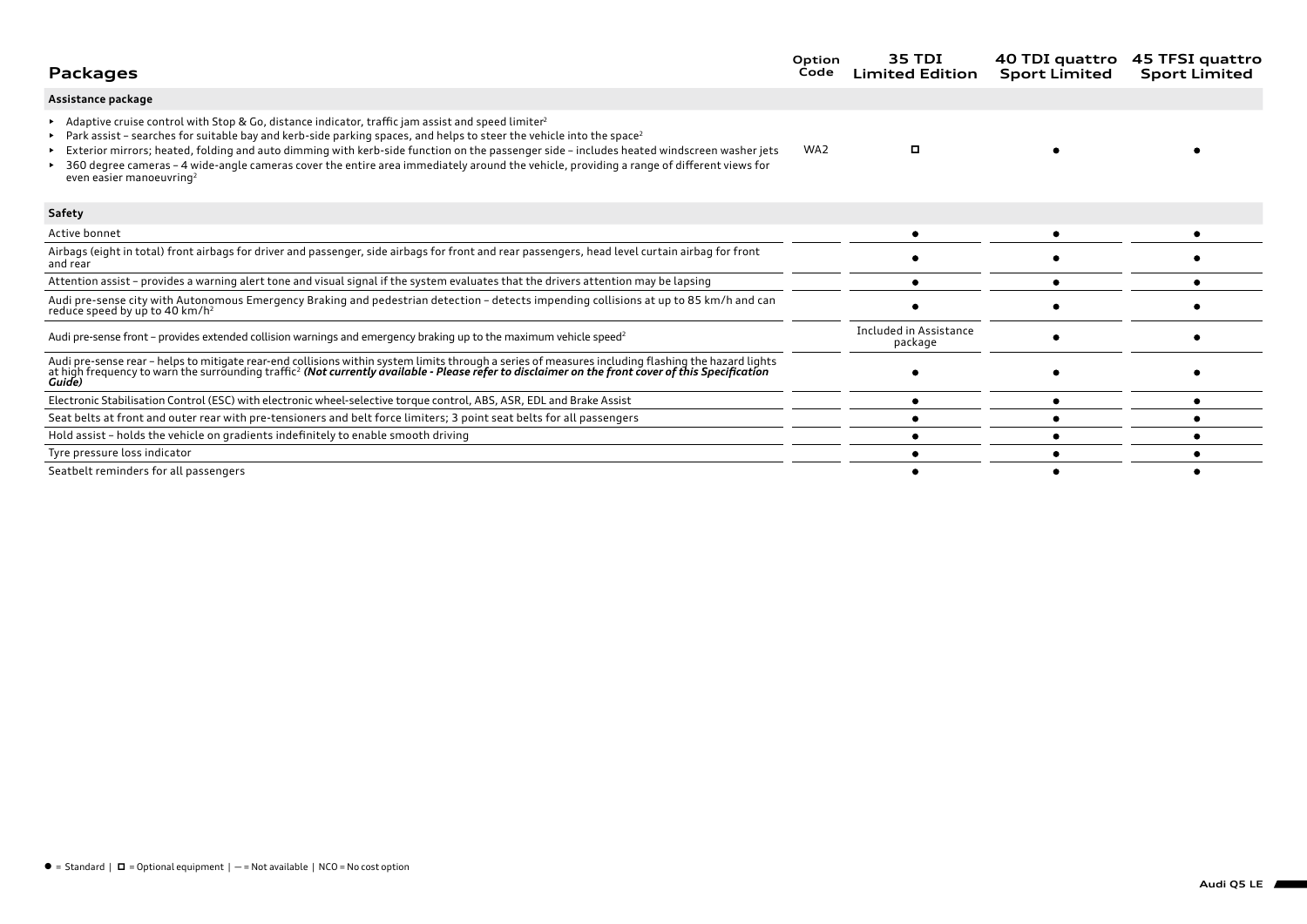## **Wheels, suspension and driving dynamics**

 $\bullet$ 

 $\bullet$ 

 $\bullet$ 

20" Audi Sport alloy wheels in 10-Y-spoke design with 255/45 tyres

| ____                                 |                                                                |     |            |            |     |
|--------------------------------------|----------------------------------------------------------------|-----|------------|------------|-----|
|                                      | 21" Audi Sport 5-arm polygon design with 255/40 tyres          | 42W |            | о          |     |
|                                      | Audi drive select - allows the selection of five driving modes |     |            |            |     |
| Spare wheel, collapsible space saver |                                                                |     | ٠          |            |     |
| Paint finishes <sup>^</sup>          |                                                                |     |            |            |     |
|                                      | Ibis white                                                     |     | <b>NCO</b> | <b>NCO</b> | NCO |
|                                      | Floret silver, metallic                                        |     | о          | $\Box$     | о   |
|                                      | Manhattan grey, metallic                                       |     | $\Box$     | о          | о   |
|                                      | Mythos black, metallic                                         |     | п          | о          | п   |
|                                      | Navarra blue, metallic                                         |     | о          | о          | ▫   |
|                                      | Glacier white, metallic                                        |     | п          | о          | o   |

 $\bullet$  = Standard  $\mid$   $\Box$  = Optional equipment  $\mid$  - = Not available  $\mid$  NCO = No cost option

^ Actual colour may vary from sample due to printing process, paint finish prices are not dependent on the model.<br>Colours only available with contrasting paint finish (2KS) on OS and OS Sport

Colours only available with contrasting paint finish (2K5) on Q5 and Q5 Sport.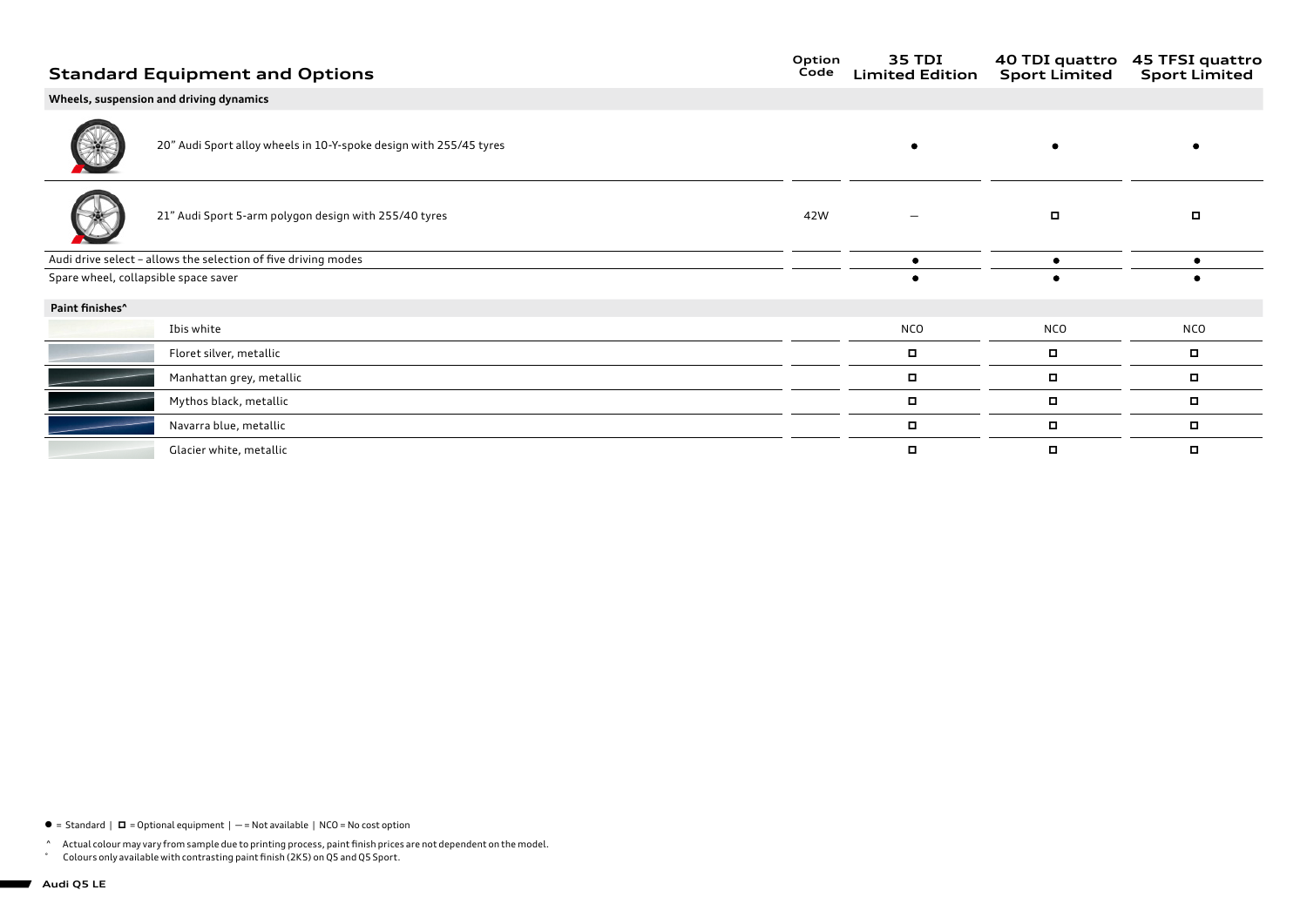# **Standard Equipment and Options**

| Option | <b>35 TDI</b>          |                      | 40 TDI quattro 45 TFSI quattro |
|--------|------------------------|----------------------|--------------------------------|
| Code   | <b>Limited Edition</b> | <b>Sport Limited</b> | <b>Sport Limited</b>           |

| Assistance systems |  |
|--------------------|--|
|--------------------|--|

| Audi parking system plus front and rear with visual display                                                                                                                                                                                   |                                   |  |
|-----------------------------------------------------------------------------------------------------------------------------------------------------------------------------------------------------------------------------------------------|-----------------------------------|--|
| Rear view camera                                                                                                                                                                                                                              |                                   |  |
| 360 degree cameras-4 wide-angle cameras cover the entire area immediately around the vehicle, allowing a range of different views, including;<br>virtual top view, reversing camera view, panorama view for front and rear, and kerb view     | Included in Assistance<br>package |  |
| Lane change warning (side assist) - warns vehicles in the blind spot as well as those approaching rapidly from the side <sup>2</sup> (Not currently<br>available - Please refer to disclaimer on the front cover of this Specification Guide) |                                   |  |
| Cruise control with braking to maintain set speed; includes speed limiter                                                                                                                                                                     |                                   |  |
| Adaptive cruise control with Stop & Go, distance indicator, traffic jam assist and speed limiter                                                                                                                                              | Included in Assistance<br>package |  |
| Audi active lane assist - when activated helps the driver stay in the lane by gentle corrective steering intervention and through steering<br>vibration <sup>2</sup>                                                                          |                                   |  |
| Collision avoidance assist - provides additional assistance to the driver with supporting steering torque in critical situations where the driver<br>initiates evasive action <sup>2</sup>                                                    | Included in Assistance<br>package |  |
| Turn assist - monitors oncoming traffic when turning right at low speeds                                                                                                                                                                      | Included in Assistance<br>package |  |
| Exit warning system - detects cars and cyclists when opening doors and provides a visual warning to occupants (Not currently available -<br>Please refer to disclaimer on the front cover of this Specification Guide)                        |                                   |  |
| High beam assist - switches automatically between low and high beam                                                                                                                                                                           |                                   |  |
| Cross traffic assist rear - supports the driver when reversing out of a perpendicular parking space reducing the risk of accidents (Not currently<br>available - Please refer to disclaimer on the front cover of this Specification Guide)   |                                   |  |
| Light and rain sensor - automatic control of lights-on function and windscreen wipers                                                                                                                                                         |                                   |  |
| <b>Exterior features</b>                                                                                                                                                                                                                      |                                   |  |
| Convenience key, full keyless entry and start - includes sensor controlled luggage compartment release                                                                                                                                        |                                   |  |
| Electric rear tailgate - can be opened and closed with a kicking motion                                                                                                                                                                       |                                   |  |
| Exterior mirrors; heated - includes heated windscreen washer jets                                                                                                                                                                             |                                   |  |
| Exterior mirrors; heated and folding; kerb-side function on the passenger side - includes heated windscreen washer jets                                                                                                                       | Included in Assistance<br>package |  |
| Exterior mirrors; heated, folding and auto dimming with memory; kerb-side function on the passenger side - includes heated windscreen<br>washer jets                                                                                          |                                   |  |
| Full paint finish                                                                                                                                                                                                                             |                                   |  |
| Privacy glass - dark tinted rear window and rear side windows                                                                                                                                                                                 |                                   |  |
| LED headlights including LED daytime running lights, all-weather lights, turning lights and LED rear lights                                                                                                                                   |                                   |  |
| Roof rails in aluminium with crossmembers and ESC detection                                                                                                                                                                                   |                                   |  |

 $\bullet$  = Standard |  $\Box$  = Optional equipment | - = Not available | NCO = No cost option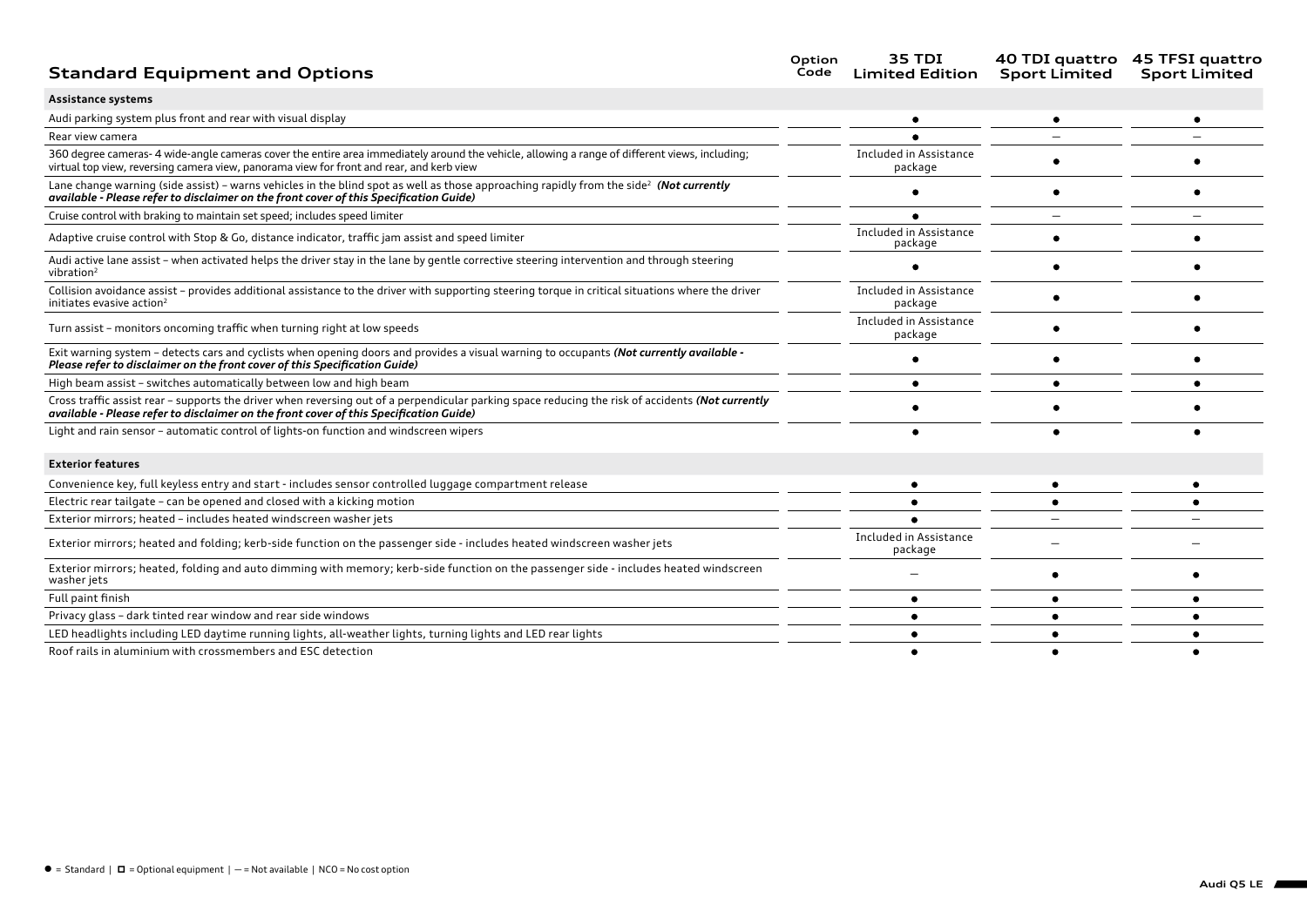| <b>Standard Equipment and Options</b>                                                                                                                                                     | Option<br>Code | 35 TDI<br><b>Limited Edition</b> | 40 TDI quattro<br><b>Sport Limited</b> | 45 TFSI quattro<br><b>Sport Limited</b> |
|-------------------------------------------------------------------------------------------------------------------------------------------------------------------------------------------|----------------|----------------------------------|----------------------------------------|-----------------------------------------|
| Seating and upholstery                                                                                                                                                                    |                |                                  |                                        |                                         |
| Sport front seats                                                                                                                                                                         |                |                                  |                                        |                                         |
| Electric seats for driver and front passenger including four-way electric lumbar support                                                                                                  |                |                                  |                                        |                                         |
| Electric seats for driver and front passenger including four-way electric lumbar support and memory function for driver's seat                                                            |                |                                  |                                        |                                         |
| Leather appointed seat upholstery <sup>8</sup>                                                                                                                                            |                |                                  |                                        |                                         |
| Heated front seats, adjustable in 3 stages                                                                                                                                                |                |                                  |                                        |                                         |
| Folding rear seat backrest with 40:20:40 split and centre armrest                                                                                                                         |                |                                  |                                        |                                         |
| Inlays                                                                                                                                                                                    |                |                                  |                                        |                                         |
| Inlays in micrometallic silver                                                                                                                                                            |                |                                  |                                        |                                         |
| Inlays in aluminium rhombus                                                                                                                                                               |                |                                  |                                        |                                         |
| Inlays in fine grain ash, natural grey-brown, natural finish                                                                                                                              | 7TL            | $\Box$                           | <b>NCO</b>                             | <b>NCO</b>                              |
| <b>Interior features</b>                                                                                                                                                                  |                |                                  |                                        |                                         |
| 3-zone deluxe automatic air conditioning with combined charcoal and particulate filter and rear digital display                                                                           |                |                                  |                                        |                                         |
| Auto-dimming interior mirror, frameless                                                                                                                                                   |                |                                  |                                        |                                         |
| Bottle holders in all four doors                                                                                                                                                          |                |                                  |                                        |                                         |
| Climate controlled beverage holder in front with heating and cooling functions                                                                                                            | 4M9            | о                                | о                                      | о                                       |
| Front door sill trims with aluminium inlays                                                                                                                                               |                |                                  |                                        |                                         |
| Floor mats at front and rear                                                                                                                                                              |                |                                  |                                        |                                         |
| Front centre armrest, adjustable with storage compartment                                                                                                                                 |                |                                  |                                        |                                         |
| Headlining in Titanium grey (in Atlas beige with beige interior trim)                                                                                                                     |                |                                  |                                        |                                         |
| Headlining in black cloth                                                                                                                                                                 |                |                                  |                                        |                                         |
| Gloss black accent surfaces; includes lidded storage compartment in centre console                                                                                                        | GT6            |                                  | о                                      | $\Box$                                  |
| Map lights at front and rear, dimmable                                                                                                                                                    |                |                                  |                                        |                                         |
| Colour interior lighting package including ambient lighting with 30 selectable colours and 5 colour profiles                                                                              |                |                                  |                                        |                                         |
| Leather 3-spoke steering wheel with multifunction plus, shift paddles and hands-on detection                                                                                              |                |                                  |                                        |                                         |
| Storage package - storage net on the back of the front seat backrests, lockable glove compartment, cup holders in the rear centre armrest,<br>ungage compartment net and tensioning strap |                |                                  |                                        |                                         |

luggage compartment net and tensioning strap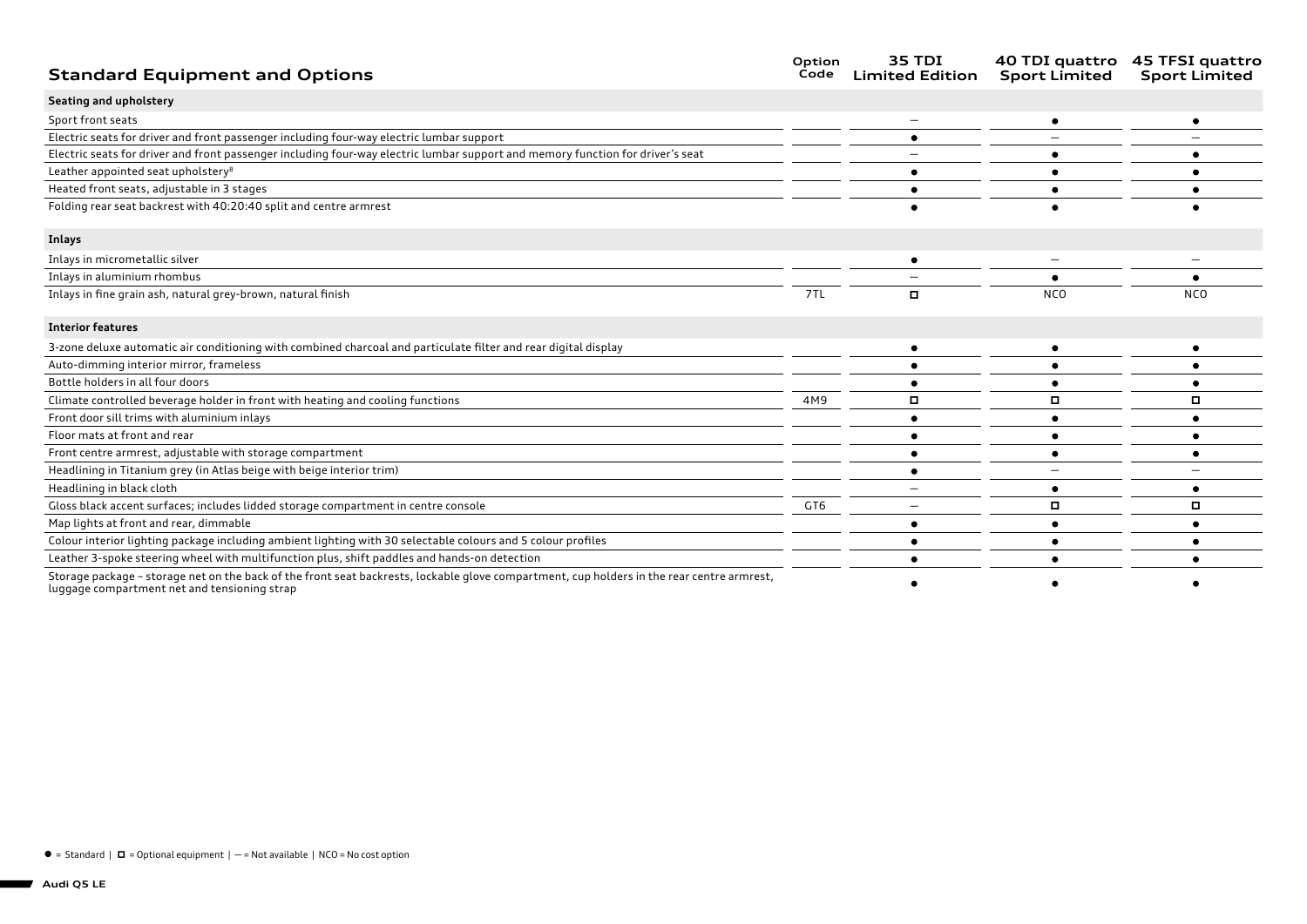# **Standard Equipment and Options**

#### **Infotainment**

#### **Audi connect plus Navigation & Infotainment‡3 services including:**

- Online traffic information with hazard alert
- Destination entry via myAudi or Google Maps
- Parking information
- Weather
- Fuel prices
- Google services

## **Audi connect plus Security & Assistance‡4 services including:**

- Car finder with remote signal
- Remote lock & unlock
- Emergency call
- Online roadside assistance

| Driver information system with 7" high resolution colour display                                                                                                                                                                     |     |  |  |
|--------------------------------------------------------------------------------------------------------------------------------------------------------------------------------------------------------------------------------------|-----|--|--|
| Audi virtual cockpit plus - fully digital configurable instrument cluster with 12.3 inch high resolution colour display                                                                                                              |     |  |  |
| Audi music interface - 2 USB interfaces in front with charging and data transfer functionality. Also includes 2 USB interfaces in the rear with<br>charging function <sup>5</sup>                                                    |     |  |  |
| Audi smartphone interface - connects to Apple CarPlay and Android Auto via USB to access approved apps via the MMI interface; includes<br>wireless Apple CarPlay <sup>5</sup>                                                        |     |  |  |
| 8 loudspeakers with a total output of 100 watts                                                                                                                                                                                      |     |  |  |
| Audi sound system, 10 loudspeakers including centre speaker and subwoofer, 6-channel amplifier with total output of 180 watts                                                                                                        |     |  |  |
| Bang & Olufsen 3D Sound System - surround sound reproduction via 19 high-performance loudspeakers<br>including subwoofer; 16-channel amplifier with a total output of 755 watts; includes accent lighting of the front door speakers | 9VS |  |  |
| Bluetooth interface with connectivity for 2 devices at once; with music streaming <sup>5</sup>                                                                                                                                       |     |  |  |
| DAB+ Digital radio <sup>6</sup>                                                                                                                                                                                                      |     |  |  |
|                                                                                                                                                                                                                                      |     |  |  |

#### **MMI navigation plus**7 **with MMI touch including:**

- Navigation system with high-resolution 10.1 inch touchscreen and handwriting detection
- Voice control with natural speech detection
- 3D map display including places of interest and city models
- MMI search: free-text search with intelligent destination suggestions

- $\bullet$  = Standard  $\mathsf{I}$  = Optional equipment  $\mathsf{I}$  = Not available  $\mathsf{I}$  NCO = No cost option
- Figures according to ADR 81/02 derived from laboratory testing. Factors including but not limited to driving style, road and traffic conditions, environmental influences, vehicle condition and accessories fitted, will in p from those advertised. Advertised figures are meant for comparison amongst vehicles only.
- The content and scope of the Audi connect plus services offered may vary from time to time. Features vary by model and Audi AG may add. change, replace or remove individual services or features at any time during your subs conditions apply, please visit www.audi.com.au/audiconnectplus-termsofservice for more information. Additional Information about our privacy practices and procedures is contained in our Privacy Policy located at: www.audi.
- 1 Unladen vehicle weight includes driver (75kg) and fuel tank 90% full, calculated in accordance with the current version of Directive 92/21/EEC. Optional equipment may increase the car's unladen weight and drag coefficien speed will be reduced accordingly.
- **2** Audi driver assistance systems work only within system limits and are intended to assist the driver. The driver remains responsible for driving the vehicle and is required to remain attentive at all times.
- 3 Audi connect plus Navigation & Infotainment services. These services are provided through a SIM card permanently installed in the vehicle. The costs of calls and data connections are included in the price of the services delivery. Emergency call and Audi Service Request are valid for 10 years after vehicle delivery. If Audi connect plus services are based on services from third-party providers, permanent availability cannot be guaranteed a
- 4 Audi connect plus Security & Assistance services. These services are provided through a SIM card permanently installed in the vehicle. The costs of calls and data connections are included in the price of the services. Th coverage of the mobile phone network. The services are generally provided for at least 1 year and up to 3 years from vehicle delivery. The emergency call service is provided for up to 10 years from vehicle delivery.
- **5** Please check with your Audi dealer for approved telephones that have been tested by Audi for compatibility.
- **6** Digital radio reception coverage dependent on vehicle location.
- **7** MMI navigation functional features may differ or not be available for the Australian market. Please refer to your Audi dealer for up-to-date information.
- **8** Certain sections of the leather appointed seat upholstery contain man-made material.

#### **Vehicle pictured is an overseas Q5 35 TDI Limited Edition model with optional equipment.**